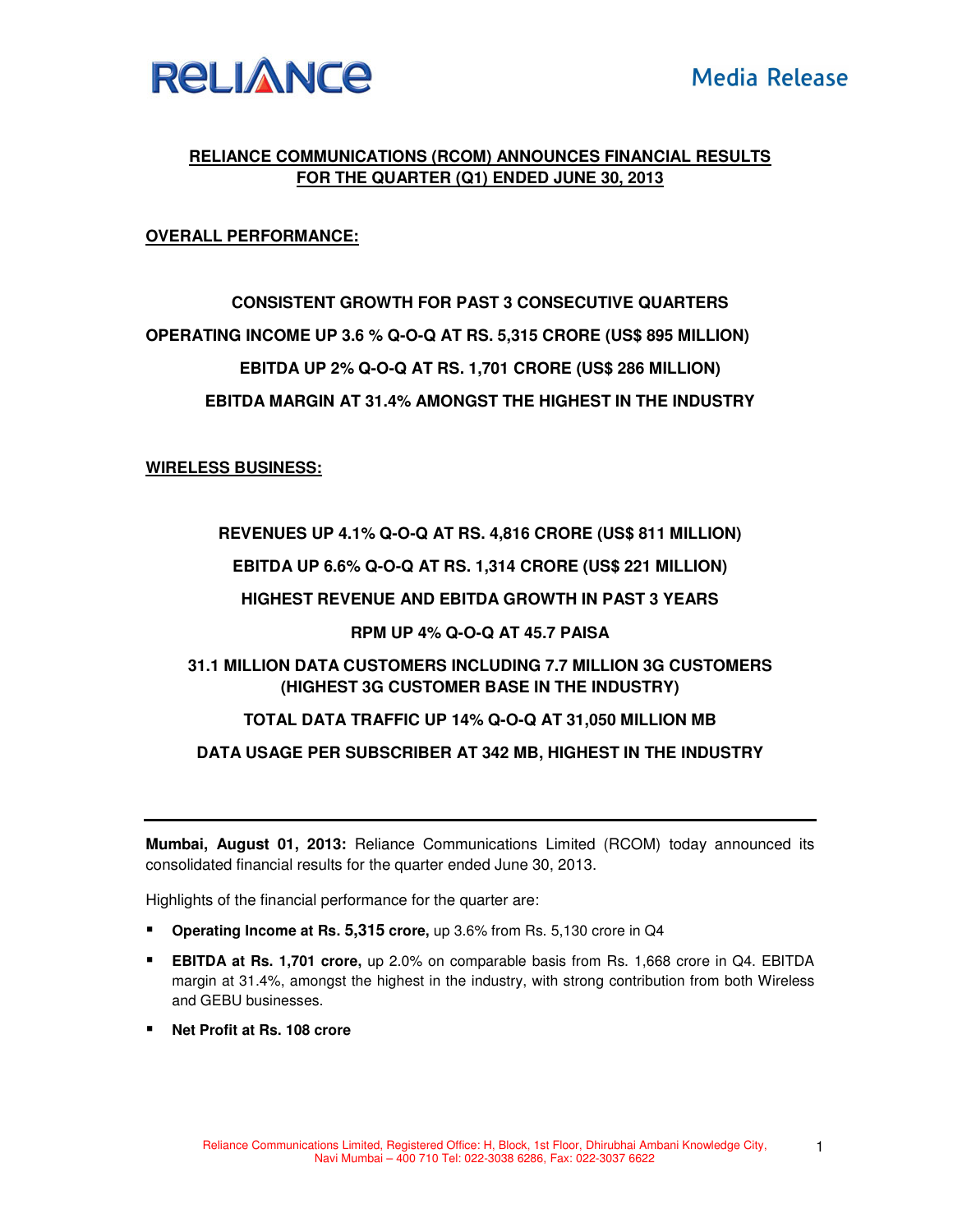

### **KEY HIGHLIGHTS:**

- **1. Total Operating Income & EBITDA:** RCOM Q1 total operating income at Rs. 5,315 crore, up 3.6% from Rs. 5,130 crore in Q4. Q1 EBIDTA at Rs. 1,701 crore, with EBITDA margin of 31.4% amongst the highest in the industry.
- **2. Wireless Revenue & EBITDA:** Q1 wireless revenue at Rs. 4,816 crore, up 4.1% q-o-q from Rs. 4,626 cr in Q4. Q1 wireless EBITDA at Rs. 1,314 crore, up 6.6% q-o-q. Highest revenue and EBITDA growth in the past 3 years.
- **3. RPM**: RPM increased to 45.7 paisa, up 4% q-o-q. We have significantly improved RPM with tariff hikes and strong focus on paid and profitable minutes.
- **4. Global Enterprise (GEBU) Revenue & EBITDA**: Q1 Revenues at Rs. 2,300 crore, down by 6.7% from Rs. 2,466 crore in Q4. Q1 EBIDTA at Rs. 518 crore, down by 8.9% q-o-q. Q1 EBITDA margin stands at 22.5%.
- **5. RCOM continues to be free cash flow positive**. RCOM generated operational cash flow (EBITDA) of Rs. 1,701 crore in Q1. It remains free cash flow (FCF) positive and this shall continue in succeeding years.
- **6. RCOM completes full repayment of two Syndicated ECB Loan facilities aggregating US\$ 1 Billion:** RCOM announced it has completed full repayment of two Syndicated ECB loan facilities of US\$ 500 Million each, aggregating US\$ 1 billion, during the quarter ended  $30<sup>th</sup>$  June 2013. These loans were availed in the year 2007 from a group of international banks.

In addition, RCOM has made scheduled repayments of another US\$ 207 million (Rs. 1,200 crore) in respect of other foreign currency loans, on the respective due dates during the quarter ended 30th June, 2013. The repayments have been from RCOM's rupee resources. RCOM's foreign currency debt is steadily declining every year, and the interest outgo on such debt is fully covered by US\$ denominated earnings from the Reliance Globalcom business.

**7. Demerger of Real Estate into separate company:** RCOM announced that its Board of Directors has in-principle decided on a demerger of the real estate held by RCOM into a separate unit, Reliance Properties Ltd., to unlock substantial value for the benefit of its approx. 2 million institutional and retail shareholders. The proposed separation of real estate into a separate unit is a part of RCOM's strategic plan to divest non-core assets, and focus on its core wireless and enterprise business.

Reliance Properties Ltd. will be a separate listed Company. All shareholders of RCOM will receive fully tradeable pro-rata shareholding in Reliance Properties Ltd., free of cost, based on their existing shareholding in RCOM.

The Board has constituted a Committee to consider the matter in detail, and prepare the necessary Demerger Scheme, etc. in consultation with legal and other advisors. The Demerger will be subject to approvals from shareholders, lenders, Courts, etc.

**8. RCOM and Reliance Jio Infocomm sign comprehensive agreement for sharing of towers infrastructure:** RCOM announced the signing of a definitive agreement for sharing of RCOM's nationwide telecom towers infrastructure. Under the terms of the agreement, Reliance Jio Infocomm will utilize upto 45,000 ground and rooftop based towers across RCOM's nationwide network for accelerated roll-out of its state-of-the-art 4G services.